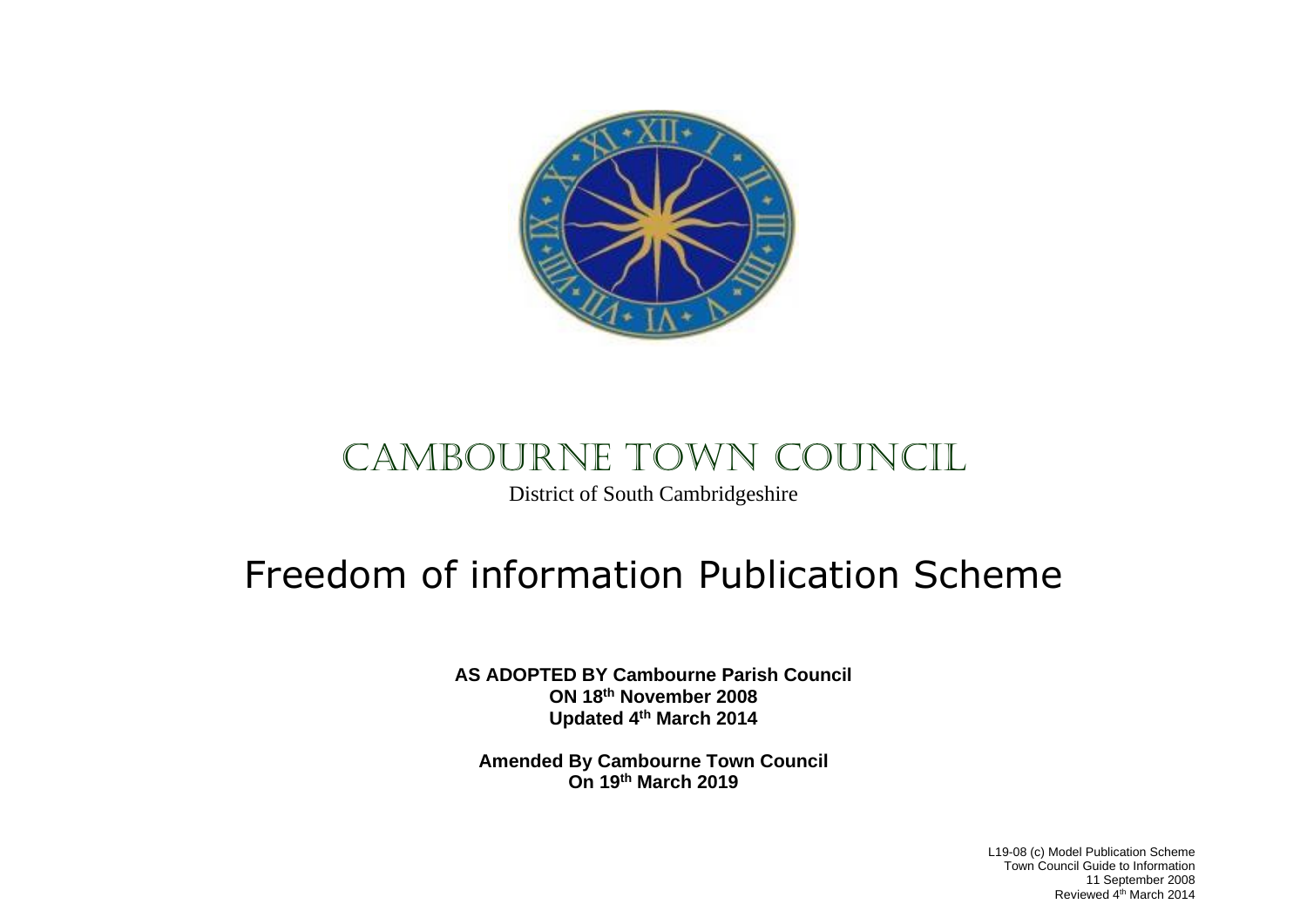## **Information available from Cambourne Town Council under the model publication scheme**

| Information to be published                                                                                                             | How the information<br>can be obtained | <b>Cost</b>         |
|-----------------------------------------------------------------------------------------------------------------------------------------|----------------------------------------|---------------------|
|                                                                                                                                         |                                        |                     |
| Class1 - Who we are and what we do                                                                                                      |                                        |                     |
| (Organisational information, structures, locations and contacts)                                                                        |                                        |                     |
| This will be current information only                                                                                                   |                                        |                     |
| Who's who on the Council and its Committees                                                                                             | hard copy and website                  | Hard copy 10p/sheet |
| Contact details for Town Clerk and Council members (named contacts where<br>possible with telephone number and email address (if used)) | hard copy and website                  | Hard copy 10p/sheet |
| Location of main Council office and accessibility details                                                                               | hard copy and website                  | Hard copy 10p/sheet |
| Staffing structure                                                                                                                      | hard copy                              | Hard copy 10p/sheet |
|                                                                                                                                         |                                        |                     |
| Class 2 – What we spend and how we spend it                                                                                             |                                        |                     |
| (Financial information relating to projected and actual income and expenditure,                                                         |                                        |                     |
| procurement, contracts and financial audit)                                                                                             |                                        |                     |
| Current and previous financial year as a minimum                                                                                        |                                        |                     |
| Annual return form and report by auditor                                                                                                | hard copy and website                  | Hard copy 10p/sheet |
| <b>Finalised budget</b>                                                                                                                 | hard copy and website                  | Hard copy 10p/sheet |
| Precept                                                                                                                                 | hard copy and website                  | Hard copy 10p/sheet |
| <b>Borrowing Approval letter</b>                                                                                                        | hard copy and website                  | Hard copy 10p/sheet |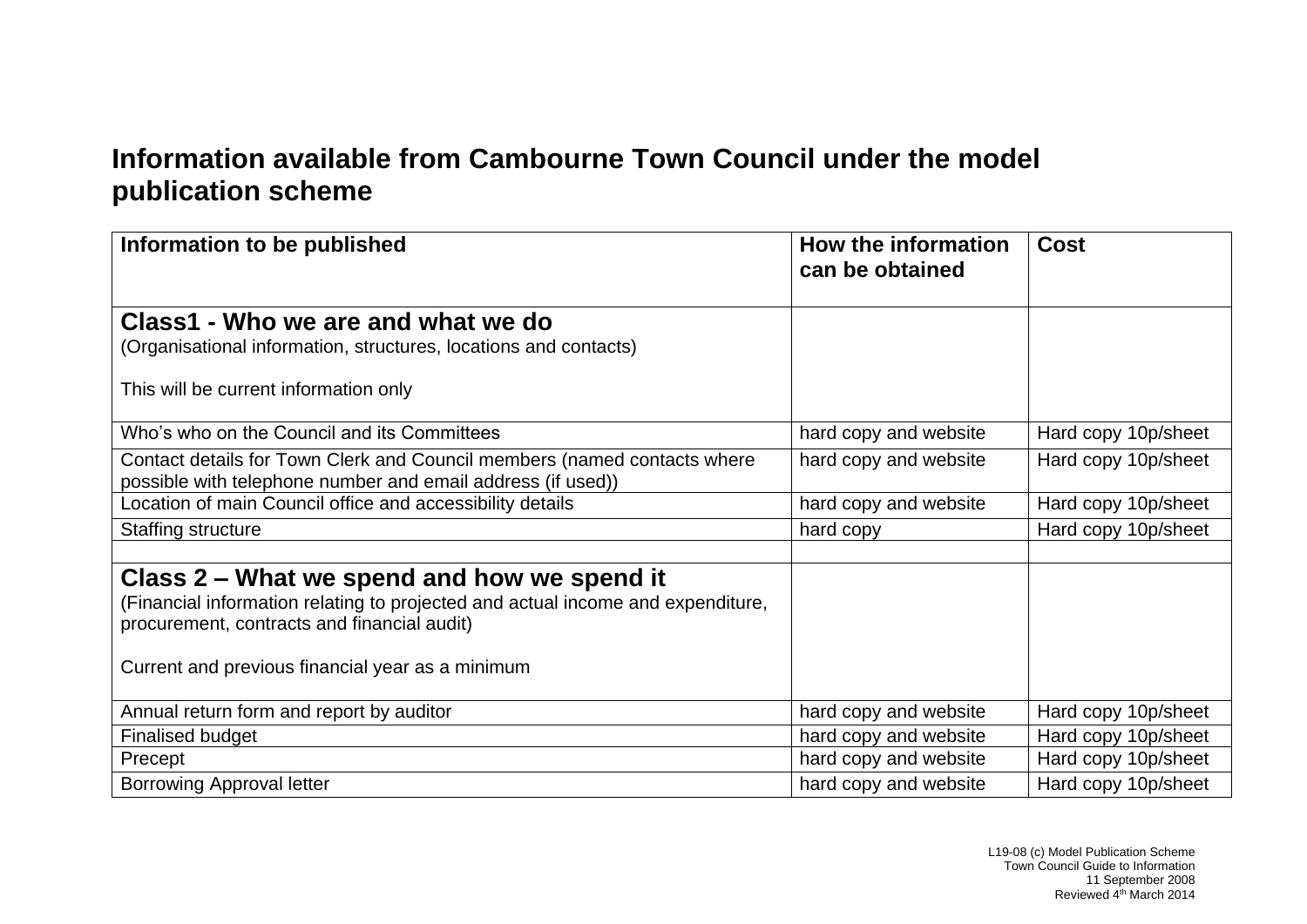| <b>Financial Standing Orders and Regulations</b>                                                                                 | hard copy and website | Hard copy 10p/sheet |
|----------------------------------------------------------------------------------------------------------------------------------|-----------------------|---------------------|
| Grants given and received                                                                                                        | hard copy and website | Hard copy 10p/sheet |
| List of current contracts awarded and value of contract                                                                          | hard copy             | Hard copy 10p/sheet |
| Members' allowances and expenses                                                                                                 | n/a                   |                     |
|                                                                                                                                  |                       |                     |
| Class 3 – What our priorities are and how we are doing                                                                           |                       |                     |
| (Strategies and plans, performance indicators, audits, inspections and reviews)                                                  |                       |                     |
| Parish Plan (current and previous year as a minimum) (When produced there is<br>no current Parish Plan)                          | hard copy and website | Hard copy 10p/sheet |
| Annual Report to Town or Community Meeting (current and previous year as a<br>minimum)                                           | hard copy and website | Hard copy 10p/sheet |
| Quality status (when applied for)                                                                                                | hard copy and website | Hard copy 10p/sheet |
| Local charters drawn up in accordance with DCLG guidelines (when any are<br>drawn up)                                            | hard copy and website | Hard copy 10p/sheet |
|                                                                                                                                  |                       |                     |
| Class 4 – How we make decisions                                                                                                  |                       |                     |
| (Decision making processes and records of decisions)                                                                             |                       |                     |
| Current and previous council year as a minimum                                                                                   |                       |                     |
| Timetable of meetings (Council, any committee/sub-committee meetings and<br>Town meetings)                                       | hard copy and website | Hard copy 10p/sheet |
| Agendas of meetings (as above)                                                                                                   | hard copy and website | Hard copy 10p/sheet |
| Minutes of meetings (as above) - nb this will exclude information that is properly<br>regarded as private to the meeting.        | hard copy and website | Hard copy 10p/sheet |
| Reports presented to council meetings - nb this will exclude information that is properly<br>regarded as private to the meeting. | hard copy             | Hard copy 10p/sheet |
| Responses to consultation papers                                                                                                 | hard copy             | Hard copy 10p/sheet |
| Responses to planning applications                                                                                               | hard copy             | Hard copy 10p/sheet |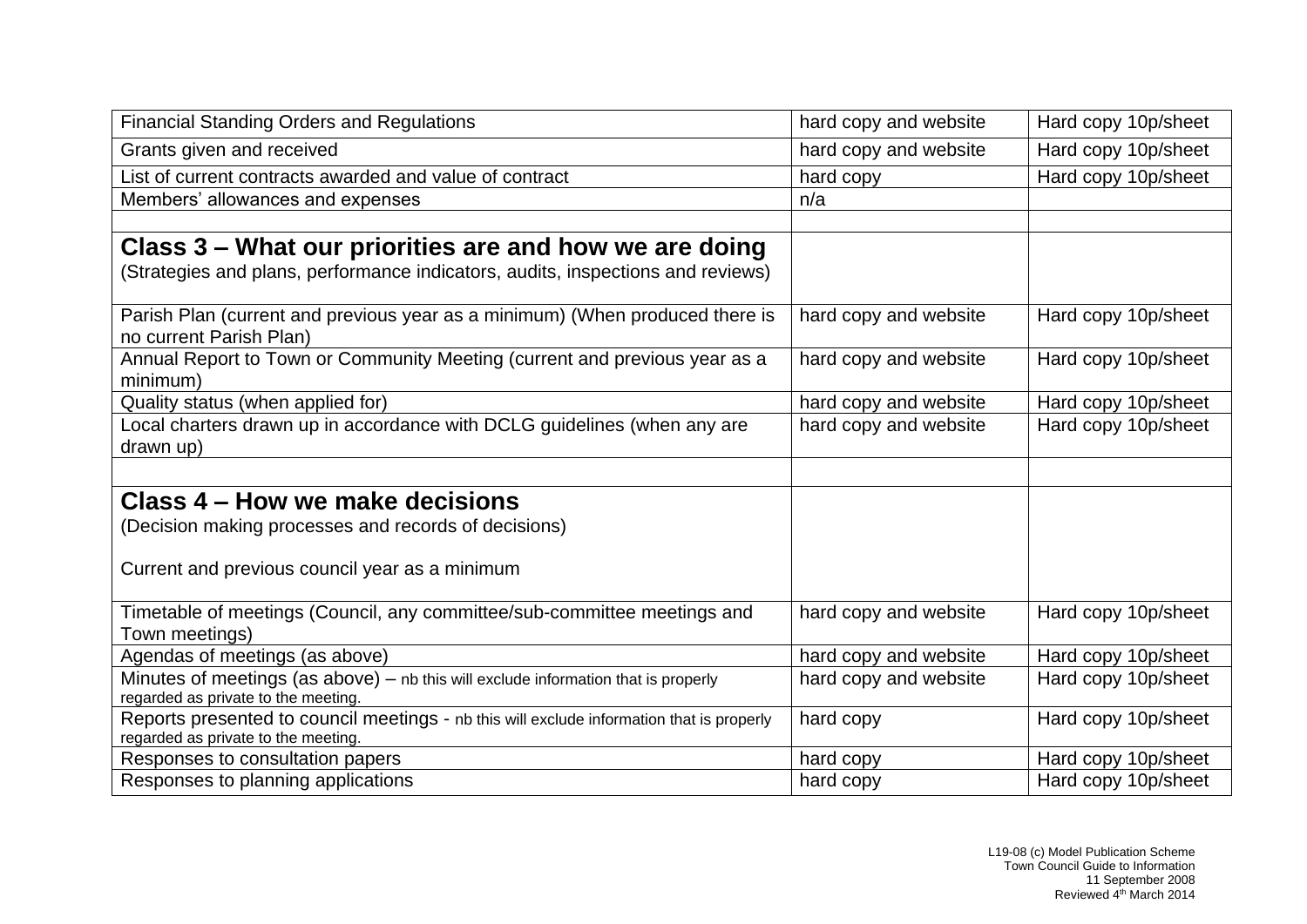| Bye-laws (when any are drawn up)                                                                                                                                                                                                                                                                                                                                                                   | hard copy and website | Hard copy 10p/sheet |
|----------------------------------------------------------------------------------------------------------------------------------------------------------------------------------------------------------------------------------------------------------------------------------------------------------------------------------------------------------------------------------------------------|-----------------------|---------------------|
|                                                                                                                                                                                                                                                                                                                                                                                                    |                       |                     |
| Class 5 – Our policies and procedures<br>(Current written protocols, policies and procedures for delivering our services<br>and responsibilities)                                                                                                                                                                                                                                                  |                       |                     |
| Current information only                                                                                                                                                                                                                                                                                                                                                                           |                       |                     |
| Policies and procedures for the conduct of council business:                                                                                                                                                                                                                                                                                                                                       | hard copy and website | Hard copy 10p/sheet |
| Procedural standing orders<br>Committee, sub-committee and working party terms of reference<br>Delegated authority in respect of officers<br>Code of Conduct<br><b>Policy statements</b>                                                                                                                                                                                                           |                       |                     |
| Policies and procedures for the provision of services and about the employment<br>of staff:                                                                                                                                                                                                                                                                                                        | hard copy             | Hard copy 10p/sheet |
| Internal policies relating to the delivery of services<br>Equality and diversity policy<br>Health and safety policy<br>Recruitment policies (including current vacancies)<br>Policies and procedures for handling requests for information<br>Complaints procedures (including those covering requests for information and<br>operating the publication scheme)<br>As included in staff hand book. |                       |                     |
| Information security policy                                                                                                                                                                                                                                                                                                                                                                        | hard copy             | Hard copy 10p/sheet |
| Records management policies (records retention, destruction and archive)                                                                                                                                                                                                                                                                                                                           | hard copy             | Hard copy 10p/sheet |
| Data protection policies                                                                                                                                                                                                                                                                                                                                                                           | hard copy             | Hard copy 10p/sheet |
| Schedule of charges ) for the publication of information)                                                                                                                                                                                                                                                                                                                                          |                       |                     |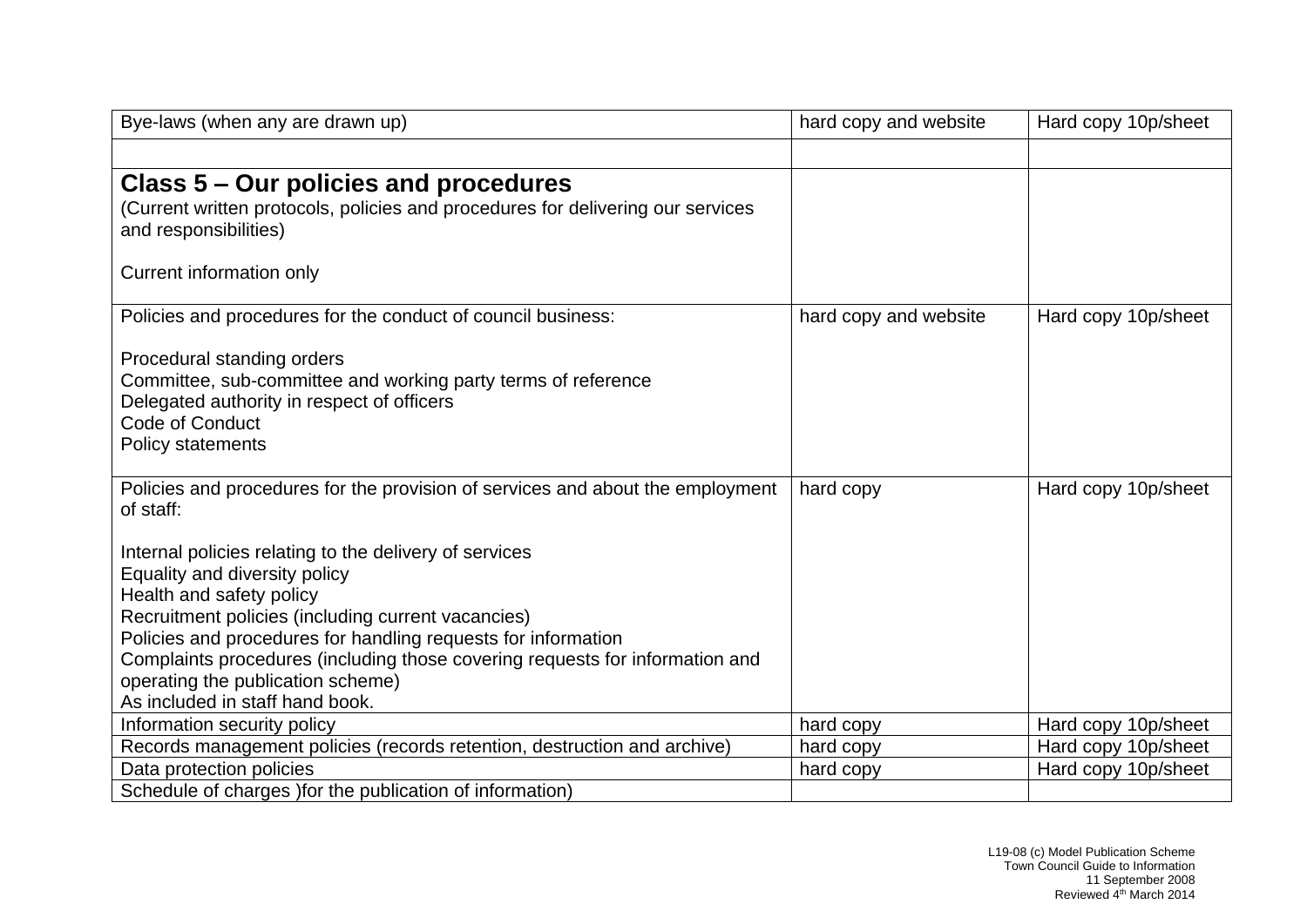| <b>Class 6 – Lists and Registers</b>                                                                                                                              | (hard copy or website;<br>some information may |                     |
|-------------------------------------------------------------------------------------------------------------------------------------------------------------------|------------------------------------------------|---------------------|
| Currently maintained lists and registers only                                                                                                                     | only be available by<br>inspection)            |                     |
| Any publicly available register or list (if any are held this should be publicised; in most                                                                       |                                                |                     |
| circumstances existing access provisions will suffice)                                                                                                            |                                                |                     |
| <b>Assets Register</b>                                                                                                                                            | available by inspection                        |                     |
| Disclosure log (indicating the information that has been provided in response to requests;<br>recommended as good practice, but may not be held by Town councils) |                                                |                     |
| Register of members' interests                                                                                                                                    | available by inspection                        |                     |
| Register of gifts and hospitality                                                                                                                                 | available by inspection                        |                     |
|                                                                                                                                                                   |                                                |                     |
| Class 7 – The services we offer                                                                                                                                   |                                                |                     |
| (Information about the services we offer, including leaflets, guidance and                                                                                        |                                                |                     |
| newsletters produced for the public and businesses)                                                                                                               |                                                |                     |
| Current information only                                                                                                                                          |                                                |                     |
| Allotments                                                                                                                                                        | hard copy                                      | Hard copy 10p/sheet |
| Burial grounds and closed churchyards (once open)                                                                                                                 | available by inspection                        |                     |
| Community centres and village halls                                                                                                                               | hard copy and website                          | Hard copy 10p/sheet |
| Parks, playing fields and recreational facilities                                                                                                                 | hard copy and website                          | Hard copy 10p/sheet |
| Seating, litter bins, clocks, memorials and lighting as appropriate.                                                                                              | hard copy and website                          | Hard copy 10p/sheet |
| <b>Bus shelters</b>                                                                                                                                               | hard copy and website                          | Hard copy 10p/sheet |
| <b>Markets</b>                                                                                                                                                    | n/a                                            |                     |
| <b>Public conveniences</b>                                                                                                                                        | n/a                                            |                     |
| Agency agreements                                                                                                                                                 | available by inspection                        |                     |
| A summary of services for which the council is entitled to recover a fee, together                                                                                | available by inspection                        |                     |
| with those fees (e.g. burial fees)                                                                                                                                |                                                |                     |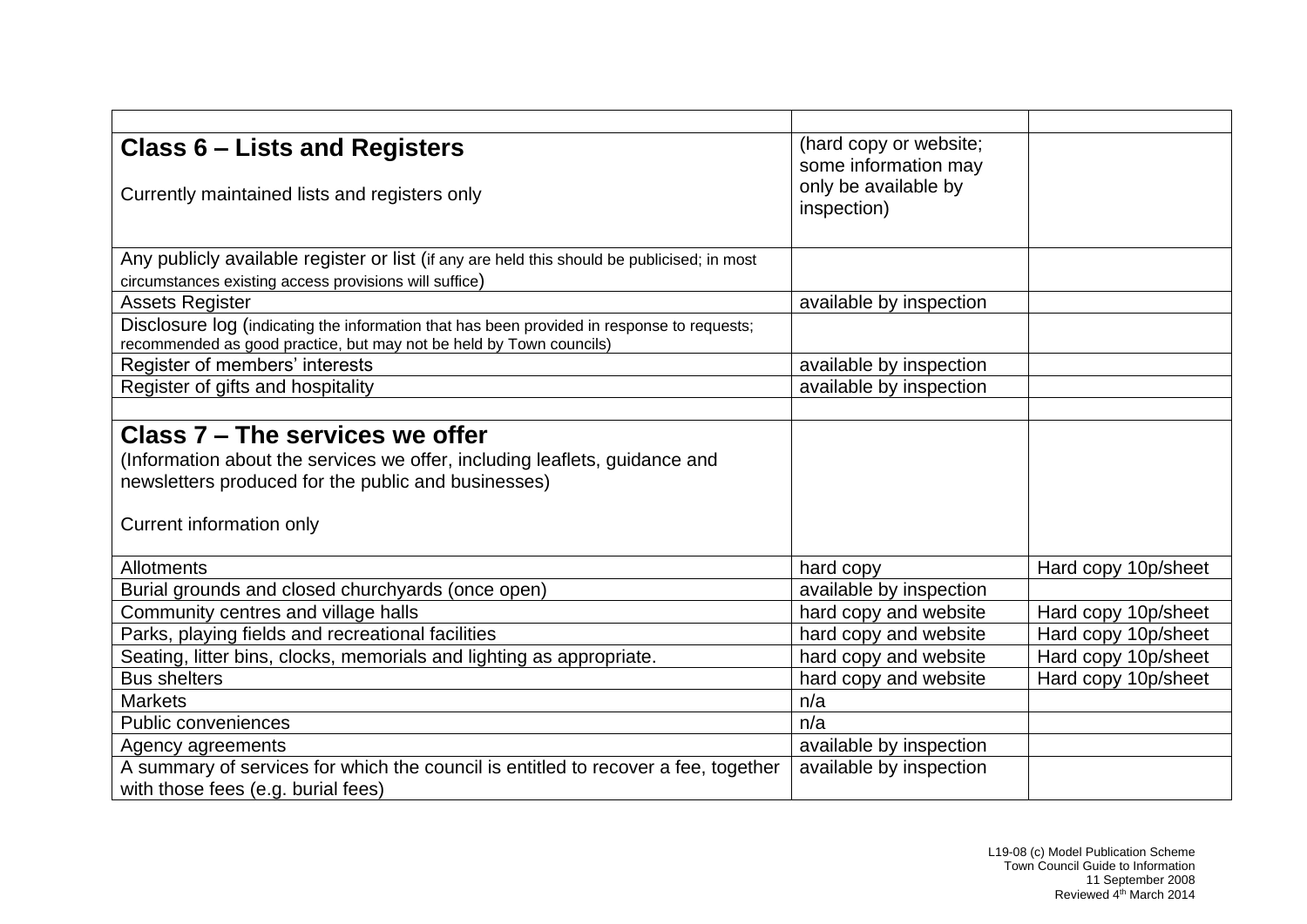| <b>Additional Information</b>                                                      |                     |
|------------------------------------------------------------------------------------|---------------------|
| This will provide Councils with the opportunity to publish information that is not |                     |
| itemised in the lists above                                                        |                     |
| This is kept clear for additional information.                                     | Hard copy 10p/sheet |
|                                                                                    |                     |
|                                                                                    |                     |
|                                                                                    |                     |
|                                                                                    |                     |
|                                                                                    |                     |

**Contact details:** *John Vickery Clerk to the Town Council Town Office, The Hub, Cambourne community Centre, High Street, Cambourne, Cambridge. CB23 6GW. Tel 01954 714403 Fax 01954 710602 E-Mail clerk@cambourneparishcouncil.gov.uk* 

SCHEDULE OF CHARGES

This describes how the charges have been arrived at and should be published as part of the guide.

| <b>TYPE OF CHARGE</b>    | <b>DESCRIPTION</b>                              | <b>BASIS OF CHARGE</b>                                      |
|--------------------------|-------------------------------------------------|-------------------------------------------------------------|
| <b>Disbursement cost</b> | Photocopying @ 10p per<br>sheet (black & white) | Actual cost                                                 |
|                          | Photocopying @ p per<br>sheet (colour)          | Actual cost                                                 |
|                          |                                                 |                                                             |
|                          | Postage                                         | Actual cost of Royal Mail<br>standard 2 <sup>nd</sup> class |
|                          |                                                 |                                                             |